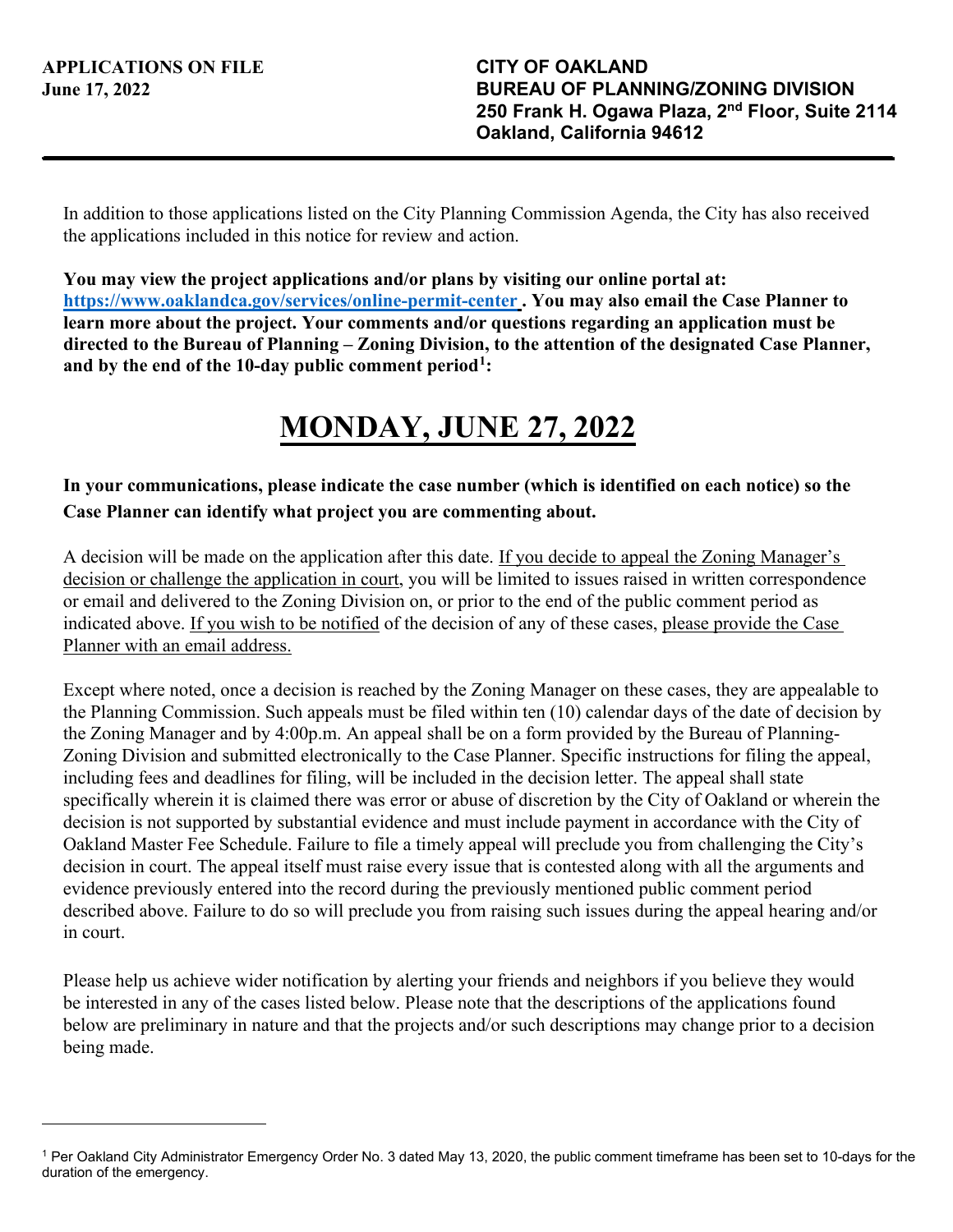| <b>Location:</b><br>1.              | 5825 Occidental Street (5823 Occidental Street), 921, 927, and 929        |
|-------------------------------------|---------------------------------------------------------------------------|
|                                     | <b>Grace Avenue</b>                                                       |
| <b>Assessor's Parcel Number(s):</b> | 015 129400901                                                             |
| <b>Proposal:</b>                    | Revision to approved project (case file PLN19128) to include a second-    |
|                                     | story addition, minor exterior alterations and interior remodeling to the |
|                                     | existing residential buildings.                                           |
| Applicant:                          | Julia Mandell (281) 687-2582                                              |
| Owner:                              | Anthony Wilson / Wilson Associates                                        |
| <b>Case File Number:</b>            | <b>PLN19128-R01</b>                                                       |
| <b>Planning Permits Required:</b>   | Regular Design Review for addition and alteration to an existing multi-   |
|                                     | family dwelling                                                           |
| <b>General Plan:</b>                | Mixed Housing Type Residential                                            |
| Zoning:                             | RM-2 Zone                                                                 |
| Environmental                       | Section $15301(e)$ -Addition to an existing structure; and $15183$ -      |
| Determination:                      | Projects Consistent with a Community Plan, General Plan, or Zoning        |
|                                     | (assuming exempt)                                                         |
| <b>Historic Status:</b>             | Not a historic property; OCHS Rating X                                    |
| <b>City Council District:</b>       |                                                                           |
| <b>Action to be Taken:</b>          | Pending                                                                   |
| <b>Finality of Decision:</b>        | Appealable to the Planning Commission                                     |
| <b>For Further Information:</b>     | Contact Case Planner Rebecca Wysong at (510) 238-3123 or by email         |
|                                     | at <u>rwysong@oaklandca.gov</u> and Heather Klein at (510)238-3659 or by  |
|                                     | email at hklein@oaklandca.gov.                                            |

| 2.<br><b>Location:</b>              | <b>5621 Adeline Street</b>                                                |
|-------------------------------------|---------------------------------------------------------------------------|
| <b>Assessor's Parcel Number(s):</b> | 015 128800200                                                             |
| <b>Proposal:</b>                    | To lift the existing 1,022 square foot house 6' to create 790 square feet |
|                                     | of habitable space on the ground level, construct a 512 square foot       |
|                                     | attached garage, and demolish the exist shed and construct a 171 square   |
|                                     | foot workshop.                                                            |
| Applicant:                          | Nadine Hernandez c/o Design Draw Build (510) 823-2643                     |
| Owner:                              | Whitney Lawrence and Jenna Castro                                         |
| <b>Case File Number:</b>            | <b>PLN22047</b>                                                           |
| <b>Planning Permits Required:</b>   | Regular Design Review for addition/alteration of a dwelling unit; Minor   |
|                                     | Variance to maintain the 1.8-2' side yard setback where 4' is required.   |
| <b>General Plan:</b>                | Mixed Housing Type Residential                                            |
| Zoning:                             | RM-2 Zoning                                                               |
| Environmental                       | Section $15301(e)$ -Addition/Alteration to an existing structure;; and    |
| Determination:                      | 15183 – Projects Consistent with a Community Plan, General Plan, or       |
|                                     | Zoning (assuming exempt)                                                  |
| <b>Historic Status:</b>             | Not a historic property; OCHS Rating X                                    |